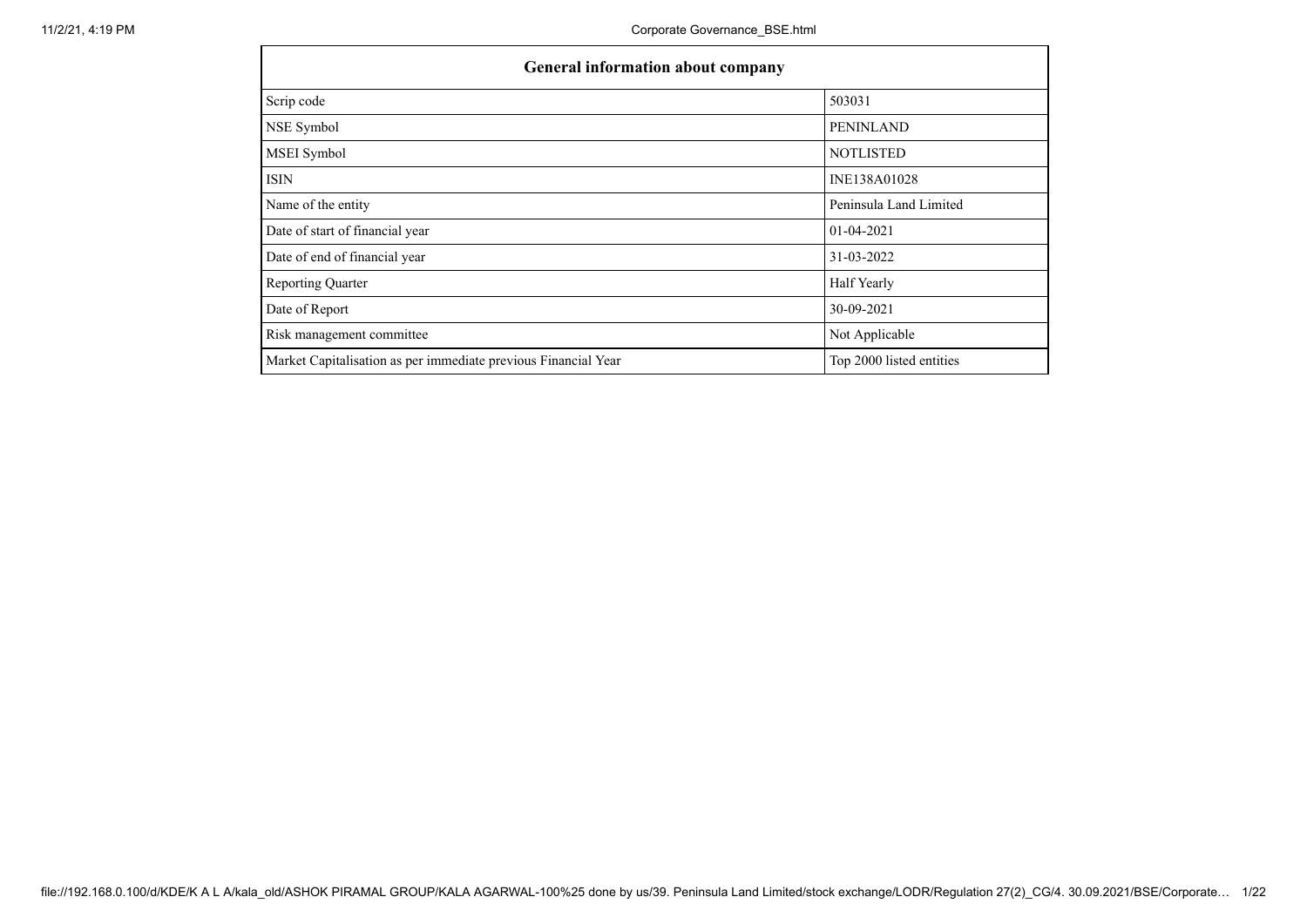|                                                                                                                                                                                                                                                                                                                                                                                                                                                                                                                                                                                                                                                                                                                                                                                                                                                                                                                                                                                                                                                                                                                                                                                                                                                        |                                                                |                         |            |          |                                                       |                                       |    |                                             |                                                                      |  | <b>Annexure I</b> |                                                           |  |                        |          |                |               |  |  |
|--------------------------------------------------------------------------------------------------------------------------------------------------------------------------------------------------------------------------------------------------------------------------------------------------------------------------------------------------------------------------------------------------------------------------------------------------------------------------------------------------------------------------------------------------------------------------------------------------------------------------------------------------------------------------------------------------------------------------------------------------------------------------------------------------------------------------------------------------------------------------------------------------------------------------------------------------------------------------------------------------------------------------------------------------------------------------------------------------------------------------------------------------------------------------------------------------------------------------------------------------------|----------------------------------------------------------------|-------------------------|------------|----------|-------------------------------------------------------|---------------------------------------|----|---------------------------------------------|----------------------------------------------------------------------|--|-------------------|-----------------------------------------------------------|--|------------------------|----------|----------------|---------------|--|--|
|                                                                                                                                                                                                                                                                                                                                                                                                                                                                                                                                                                                                                                                                                                                                                                                                                                                                                                                                                                                                                                                                                                                                                                                                                                                        | Annexure I to be submitted by listed entity on quarterly basis |                         |            |          |                                                       |                                       |    |                                             |                                                                      |  |                   |                                                           |  |                        |          |                |               |  |  |
|                                                                                                                                                                                                                                                                                                                                                                                                                                                                                                                                                                                                                                                                                                                                                                                                                                                                                                                                                                                                                                                                                                                                                                                                                                                        | I. Composition of Board of Directors                           |                         |            |          |                                                       |                                       |    |                                             |                                                                      |  |                   |                                                           |  |                        |          |                |               |  |  |
|                                                                                                                                                                                                                                                                                                                                                                                                                                                                                                                                                                                                                                                                                                                                                                                                                                                                                                                                                                                                                                                                                                                                                                                                                                                        |                                                                |                         |            |          |                                                       |                                       |    |                                             | Disclosure of notes on composition of board of directors explanatory |  |                   |                                                           |  | Textual Information(1) |          |                |               |  |  |
|                                                                                                                                                                                                                                                                                                                                                                                                                                                                                                                                                                                                                                                                                                                                                                                                                                                                                                                                                                                                                                                                                                                                                                                                                                                        |                                                                |                         |            |          |                                                       |                                       |    |                                             |                                                                      |  |                   | Whether the listed entity has a Regular Chairperson   Yes |  |                        |          |                |               |  |  |
|                                                                                                                                                                                                                                                                                                                                                                                                                                                                                                                                                                                                                                                                                                                                                                                                                                                                                                                                                                                                                                                                                                                                                                                                                                                        |                                                                |                         |            |          |                                                       |                                       |    |                                             |                                                                      |  |                   | Whether Chairperson is related to MD or CEO Yes           |  |                        |          |                |               |  |  |
| No of post of<br>No of<br>Number of<br>Chairperson in<br>No of<br>Audit/<br>Independent<br>memberships<br>Directorship<br>Stakeholder<br>Directorship<br>in Audit/<br>Whether<br>in listed<br>Committee<br>Stakeholder<br>special<br>in listed<br>Tenure<br>entities<br>Committee(s)<br>held in listed<br>Title<br>resolution<br>entities<br>Notes for<br>Date of<br><b>Initial Date</b><br>Date<br>including<br>Name<br>of<br>Category<br>(Mr<br>Category 2<br>passing<br>Date of Re-<br>including this<br>passed?<br>Date of<br>including<br>entities<br>Category 1<br>not<br>this listed<br>PAN<br>DIN<br>3 of<br>of<br>director<br>Sr<br>of the<br>of<br>of directors<br>providing<br>of directors<br>[Refer Reg.<br>appointment<br>cessation<br>this listed<br>listed entity<br>including this<br>special<br>Birth<br>entity (Refer<br>(in<br>Director<br>directors<br>appointment<br>Ms)<br>$17(1A)$ of<br>resolution<br>(Refer<br>entity (Refer<br>listed entity<br>PAN<br>Regulation<br>months)<br>Listing<br>Regulation<br>Regulation<br>(Refer<br>17A of<br>$17A(1)$ of<br>$26(1)$ of<br>Regulation<br>Regulations]<br>Listing<br>$26(1)$ of<br>Listing<br>Listing<br>Regulations)<br>Listing<br>Regulations<br>Regulations)<br>Regulations) |                                                                |                         |            |          |                                                       |                                       |    | Notes for<br>not<br>providing<br><b>DIN</b> |                                                                      |  |                   |                                                           |  |                        |          |                |               |  |  |
|                                                                                                                                                                                                                                                                                                                                                                                                                                                                                                                                                                                                                                                                                                                                                                                                                                                                                                                                                                                                                                                                                                                                                                                                                                                        | Ms                                                             | Urvi A.<br>Piramal      | AAJPP8861F | 00044954 | Non-<br>Executive -<br>Non<br>Independent<br>Director | Chairperson<br>related to<br>Promoter |    | $19-$<br>$07 -$<br>1952                     | NA                                                                   |  | 06-09-1984        | 01-07-2015                                                |  | $\overline{2}$         | $\theta$ | $\overline{0}$ | $\mathbf{0}$  |  |  |
| 2                                                                                                                                                                                                                                                                                                                                                                                                                                                                                                                                                                                                                                                                                                                                                                                                                                                                                                                                                                                                                                                                                                                                                                                                                                                      | Mr                                                             | Rajeev<br>А.<br>Piramal | AAEPP7727R | 00044983 | Executive<br>Director                                 | Not<br>Applicable                     | MD | $12 -$<br>$05 -$<br>1976                    | NA                                                                   |  | 27-07-2004        | 26-10-2020                                                |  |                        | $\Omega$ |                | $\Omega$      |  |  |
| $\mathbf{3}$                                                                                                                                                                                                                                                                                                                                                                                                                                                                                                                                                                                                                                                                                                                                                                                                                                                                                                                                                                                                                                                                                                                                                                                                                                           | Mr                                                             | Nandan<br>A.<br>Piramal | AFWPP9313E | 00045003 | Executive<br>Director                                 | Not<br>Applicable                     |    | $01-$<br>$04 -$<br>1981                     | NA                                                                   |  | 26-10-2015        | 26-10-2020                                                |  |                        | $\Omega$ | $\overline{2}$ | $\theta$      |  |  |
| 4                                                                                                                                                                                                                                                                                                                                                                                                                                                                                                                                                                                                                                                                                                                                                                                                                                                                                                                                                                                                                                                                                                                                                                                                                                                      | Mr                                                             | Mahesh<br>S.<br>Gupta   | AAAPG4247R | 00046810 | Non-<br>Executive -<br>Non<br>Independent<br>Director | Not<br>Applicable                     |    | $30 -$<br>$06 -$<br>1956                    | NA                                                                   |  | 26-10-2005        | 01-07-2019                                                |  | 5                      | 3        | 5              | $\mathcal{R}$ |  |  |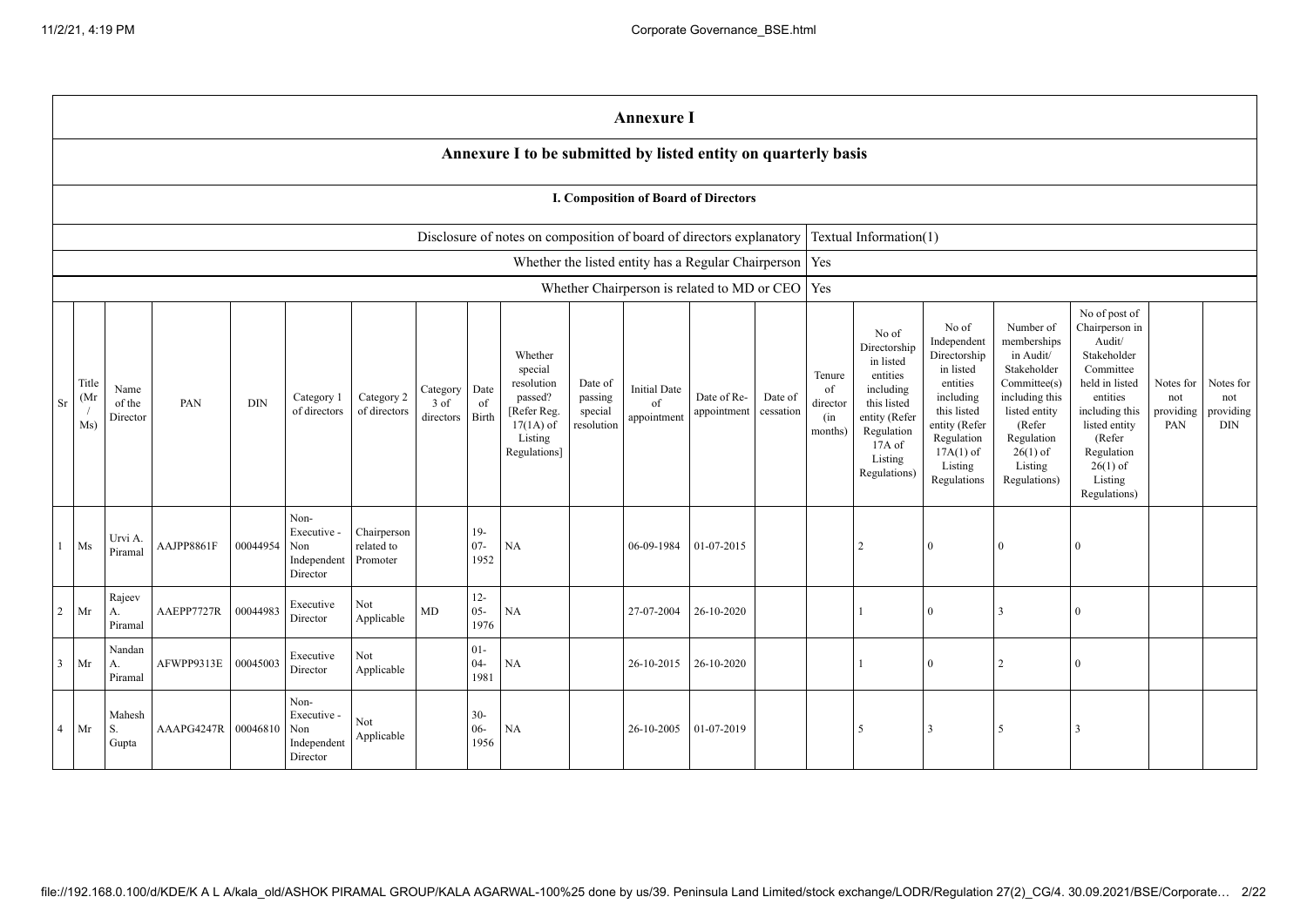|                |                      |                         |                     |            |                                                |                               |                               |                          | Disclosure of notes on composition of board of directors explanatory                                 |                                             |                                          |                            |                      |                                            |                                                                                                                                                |                                                                                                                                                                      |                                                                                                                                                                          |                                                                                                                                                                                              |
|----------------|----------------------|-------------------------|---------------------|------------|------------------------------------------------|-------------------------------|-------------------------------|--------------------------|------------------------------------------------------------------------------------------------------|---------------------------------------------|------------------------------------------|----------------------------|----------------------|--------------------------------------------|------------------------------------------------------------------------------------------------------------------------------------------------|----------------------------------------------------------------------------------------------------------------------------------------------------------------------|--------------------------------------------------------------------------------------------------------------------------------------------------------------------------|----------------------------------------------------------------------------------------------------------------------------------------------------------------------------------------------|
|                |                      |                         |                     |            |                                                |                               |                               |                          | Whether the listed entity has a Regular Chairperson                                                  |                                             |                                          |                            |                      |                                            |                                                                                                                                                |                                                                                                                                                                      |                                                                                                                                                                          |                                                                                                                                                                                              |
| Sr             | Title<br>(Mr)<br>Ms) | Name of the<br>Director | PAN                 | $\rm{DIN}$ | Category 1<br>of directors                     | Category 2<br>of<br>directors | Category<br>3 of<br>directors | Date<br>of<br>Birth      | Whether<br>special<br>resolution<br>passed?<br>[Refer Reg.<br>$17(1A)$ of<br>Listing<br>Regulations] | Date of<br>passing<br>special<br>resolution | <b>Initial Date</b><br>of<br>appointment | Date of Re-<br>appointment | Date of<br>cessation | Tenure<br>of<br>director<br>(in<br>months) | No of<br>Directorship<br>in listed<br>entities<br>including<br>this listed<br>entity (Refer<br>Regulation<br>17A of<br>Listing<br>Regulations) | No of<br>Independent<br>Directorship<br>in listed<br>entities<br>including<br>this listed<br>entity<br>(Refer<br>Regulation<br>$17A(1)$ of<br>Listing<br>Regulations | Number of<br>memberships<br>in Audit/<br>Stakeholder<br>Committee(s)<br>including this<br>listed entity<br>(Refer<br>Regulation<br>$26(1)$ of<br>Listing<br>Regulations) | No of po:<br>of<br>Chairpers<br>in Audit<br>Stakehold<br>Committe<br>held in list<br>entities<br>including<br>this listed<br>entity (Re:<br>Regulatio<br>$26(1)$ of<br>Listing<br>Regulation |
| 5              | Mr                   | Deepak<br>Summanwar     | ALEPS9990C          | 02017830   | Non-<br>Executive -<br>Independent<br>Director | Not<br>Applicable             |                               | $14-$<br>$03 -$<br>1947  | Yes                                                                                                  | $05-09-$<br>2019                            | 06-06-2008                               | 27-09-2019                 |                      | 84                                         |                                                                                                                                                |                                                                                                                                                                      | 2                                                                                                                                                                        |                                                                                                                                                                                              |
| 6              | Mr                   | Pankaj<br>Kanodia       | AGPPK7665Q          | 02000161   | Non-<br>Executive -<br>Independent<br>Director | Not<br>Applicable             |                               | $16-$<br>$09 -$<br>1974  | NA                                                                                                   |                                             | 30-05-2019                               |                            |                      | 28                                         | -1                                                                                                                                             |                                                                                                                                                                      |                                                                                                                                                                          |                                                                                                                                                                                              |
| $\overline{7}$ | Mr                   | Krupal<br>Kanakia       | AACPK8621R          | 08876715   | Non-<br>Executive -<br>Independent<br>Director | Not<br>Applicable             |                               | $22 -$<br>$02 -$<br>1975 | NA                                                                                                   |                                             | 15-09-2020                               |                            |                      | 13                                         | -1                                                                                                                                             |                                                                                                                                                                      | $\theta$                                                                                                                                                                 |                                                                                                                                                                                              |
| 8              | Mr                   | Harsh<br>Mehta          | AFDPM0031M 00195862 |            | Non-<br>Executive -<br>Independent<br>Director | Not<br>Applicable             |                               | $09-$<br>$05 -$<br>1981  | NA                                                                                                   |                                             | 14-04-2021                               |                            |                      | 6                                          |                                                                                                                                                |                                                                                                                                                                      | $\Omega$                                                                                                                                                                 |                                                                                                                                                                                              |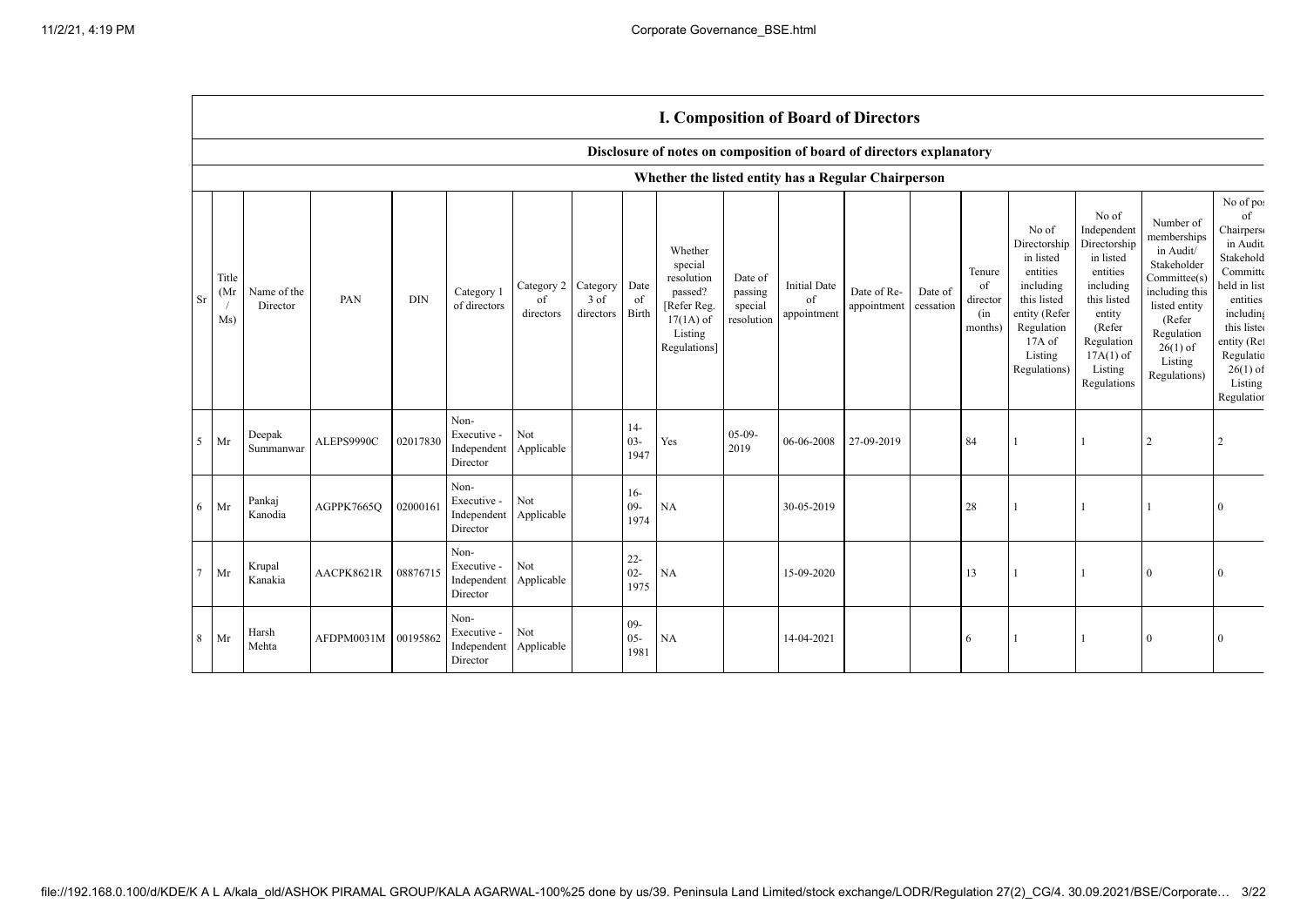|                        | <b>Text Block</b>                                                                                                                                                                                                                              |
|------------------------|------------------------------------------------------------------------------------------------------------------------------------------------------------------------------------------------------------------------------------------------|
| Textual Information(1) | The No. of memberships of Committees held by the Director also includes the Chairman ships, where<br>ever applicable, held by such Director. The No. of Chairmanships of each Director is therefore a sub-<br>limit of the No. of memberships. |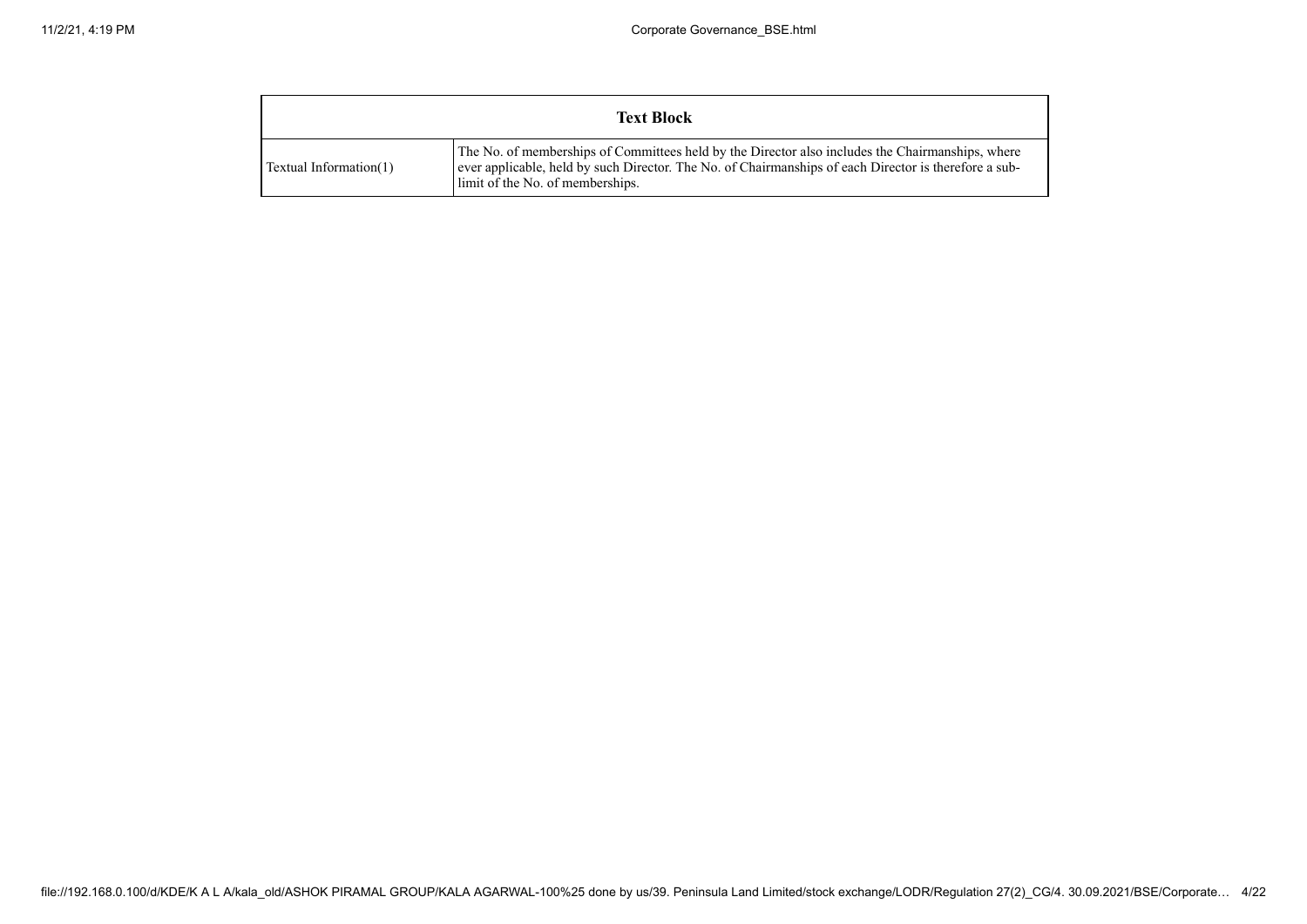|           | <b>Audit Committee Details</b> |                      |                                         |             |            |  |  |  |  |  |  |  |
|-----------|--------------------------------|----------------------|-----------------------------------------|-------------|------------|--|--|--|--|--|--|--|
|           |                                |                      |                                         |             |            |  |  |  |  |  |  |  |
| <b>Sr</b> | <b>DIN</b><br>Number           | Date of<br>Cessation | Remarks                                 |             |            |  |  |  |  |  |  |  |
|           | 02017830                       | Deepak Summanwar     | Non-Executive - Independent<br>Director | Chairperson | 12-08-2013 |  |  |  |  |  |  |  |
| 2         | 00044983                       | Rajeev A. Piramal    | <b>Executive Director</b>               | Member      | 24-04-2017 |  |  |  |  |  |  |  |
|           | 02000161                       | Pankaj Kanodia       | Non-Executive - Independent<br>Director | Member      | 30-05-2019 |  |  |  |  |  |  |  |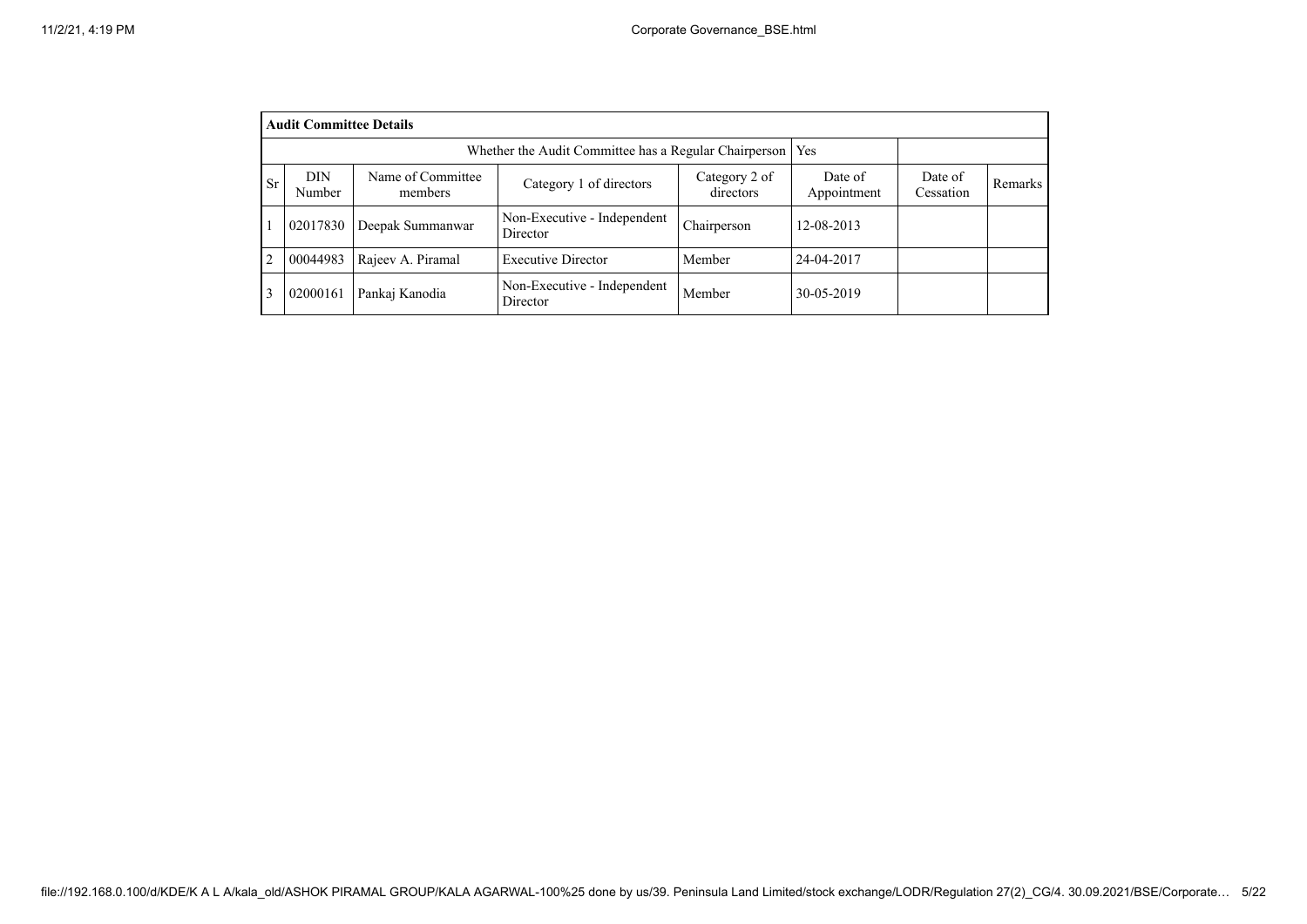|                | Nomination and remuneration committee                                             |                           |                                             |             |            |  |  |  |  |  |  |  |
|----------------|-----------------------------------------------------------------------------------|---------------------------|---------------------------------------------|-------------|------------|--|--|--|--|--|--|--|
|                | Whether the Nomination and remuneration committee has a Regular Chairperson   Yes |                           |                                             |             |            |  |  |  |  |  |  |  |
| Sr             | DIN<br>Number                                                                     | Date of<br>Cessation      | Remarks                                     |             |            |  |  |  |  |  |  |  |
|                |                                                                                   | 02017830 Deepak Summanwar | Non-Executive - Independent<br>Director     | Chairperson | 12-08-2013 |  |  |  |  |  |  |  |
| $\overline{2}$ |                                                                                   | 00044954 Urvi A. Piramal  | Non-Executive - Non<br>Independent Director | Member      | 25-01-2006 |  |  |  |  |  |  |  |
| 3              | 02000161                                                                          | Pankaj Kanodia            | Non-Executive - Independent<br>Director     | Member      | 30-05-2019 |  |  |  |  |  |  |  |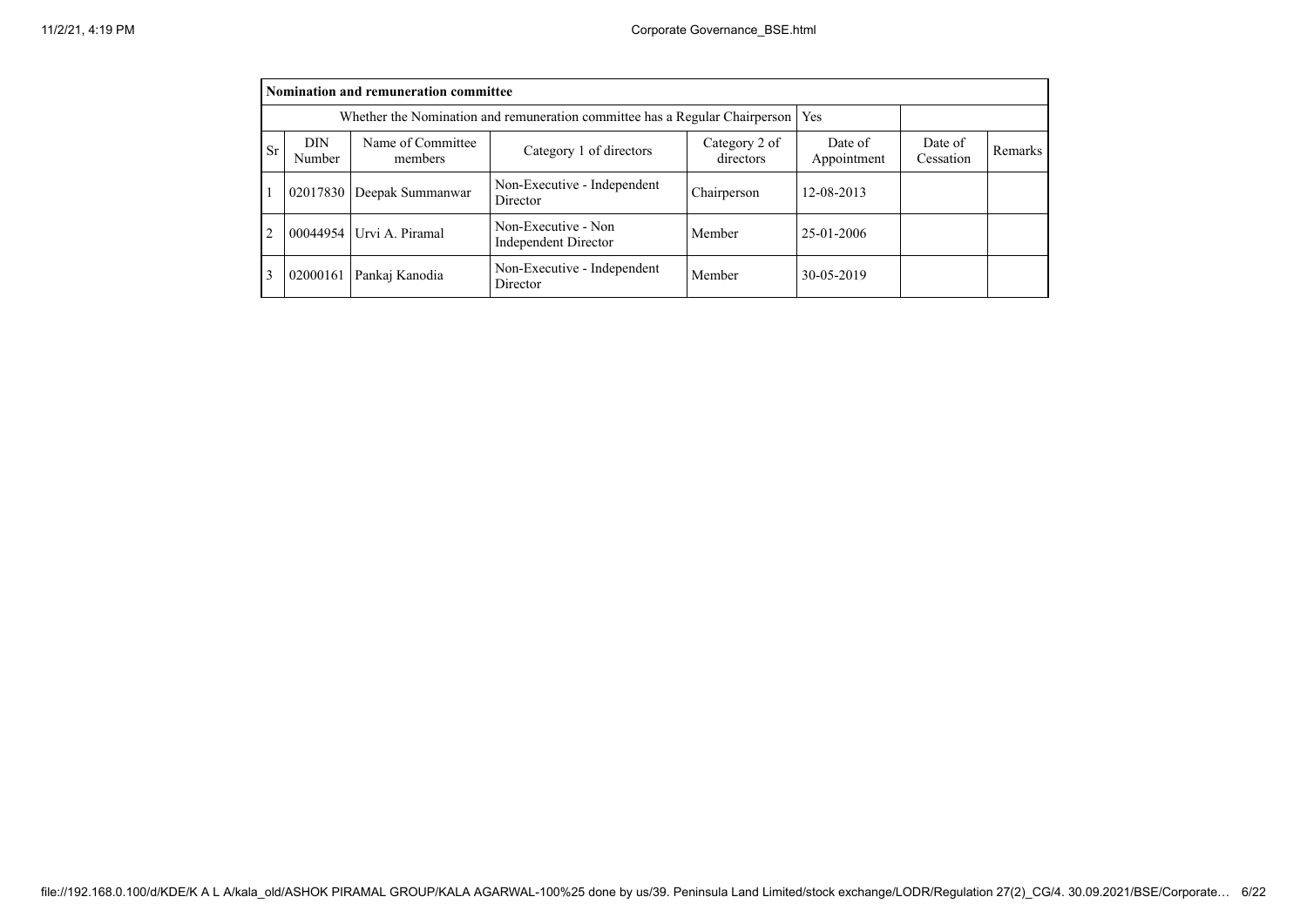|                                                                                                                                                                                  | <b>Stakeholders Relationship Committee</b>                                      |                   |                                         |             |            |  |  |  |  |  |  |
|----------------------------------------------------------------------------------------------------------------------------------------------------------------------------------|---------------------------------------------------------------------------------|-------------------|-----------------------------------------|-------------|------------|--|--|--|--|--|--|
|                                                                                                                                                                                  | Whether the Stakeholders Relationship Committee has a Regular Chairperson   Yes |                   |                                         |             |            |  |  |  |  |  |  |
| Name of Committee<br>Category 2 of<br>DIN<br>Date of<br>Date of<br><b>Sr</b><br>Category 1 of directors<br>Remarks<br>directors<br>Appointment<br>Number<br>Cessation<br>members |                                                                                 |                   |                                         |             |            |  |  |  |  |  |  |
|                                                                                                                                                                                  | 02017830                                                                        | Deepak Summanwar  | Non-Executive - Independent<br>Director | Chairperson | 12-08-2013 |  |  |  |  |  |  |
| $\overline{2}$                                                                                                                                                                   | 00044983                                                                        | Rajeev A. Piramal | <b>Executive Director</b>               | Member      | 26-05-2014 |  |  |  |  |  |  |
| 3                                                                                                                                                                                | 00045003                                                                        | Nandan A. Piramal | <b>Executive Director</b>               | Member      | 14-11-2019 |  |  |  |  |  |  |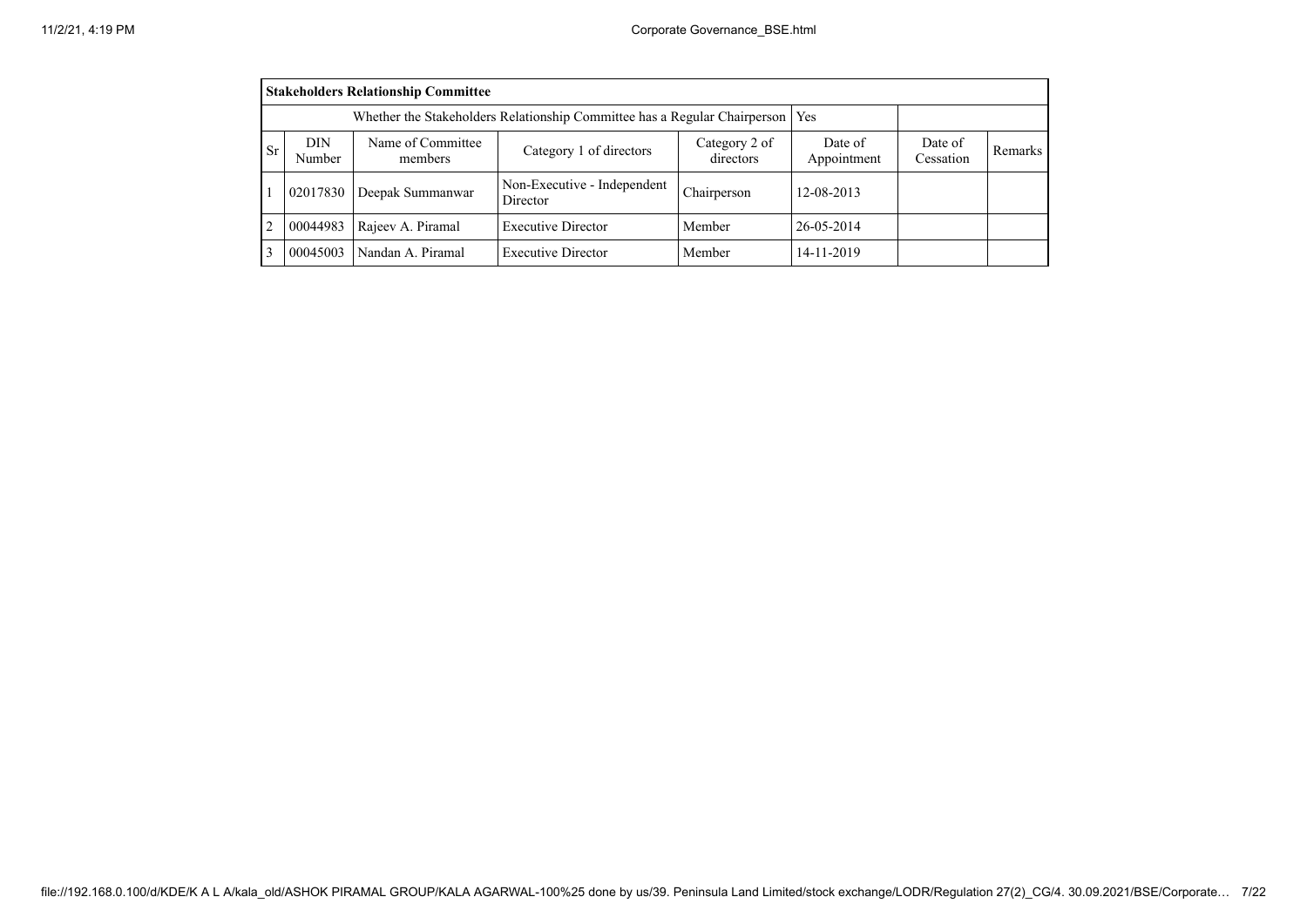|      | <b>Risk Management Committee</b> |                                                                 |                            |                            |                        |                      |         |  |  |  |  |  |
|------|----------------------------------|-----------------------------------------------------------------|----------------------------|----------------------------|------------------------|----------------------|---------|--|--|--|--|--|
|      |                                  | Whether the Risk Management Committee has a Regular Chairperson |                            |                            |                        |                      |         |  |  |  |  |  |
| - Sr | DIN<br>Number                    | Name of Committee<br>members                                    | Category 1 of<br>directors | Category 2 of<br>directors | Date of<br>Appointment | Date of<br>Cessation | Remarks |  |  |  |  |  |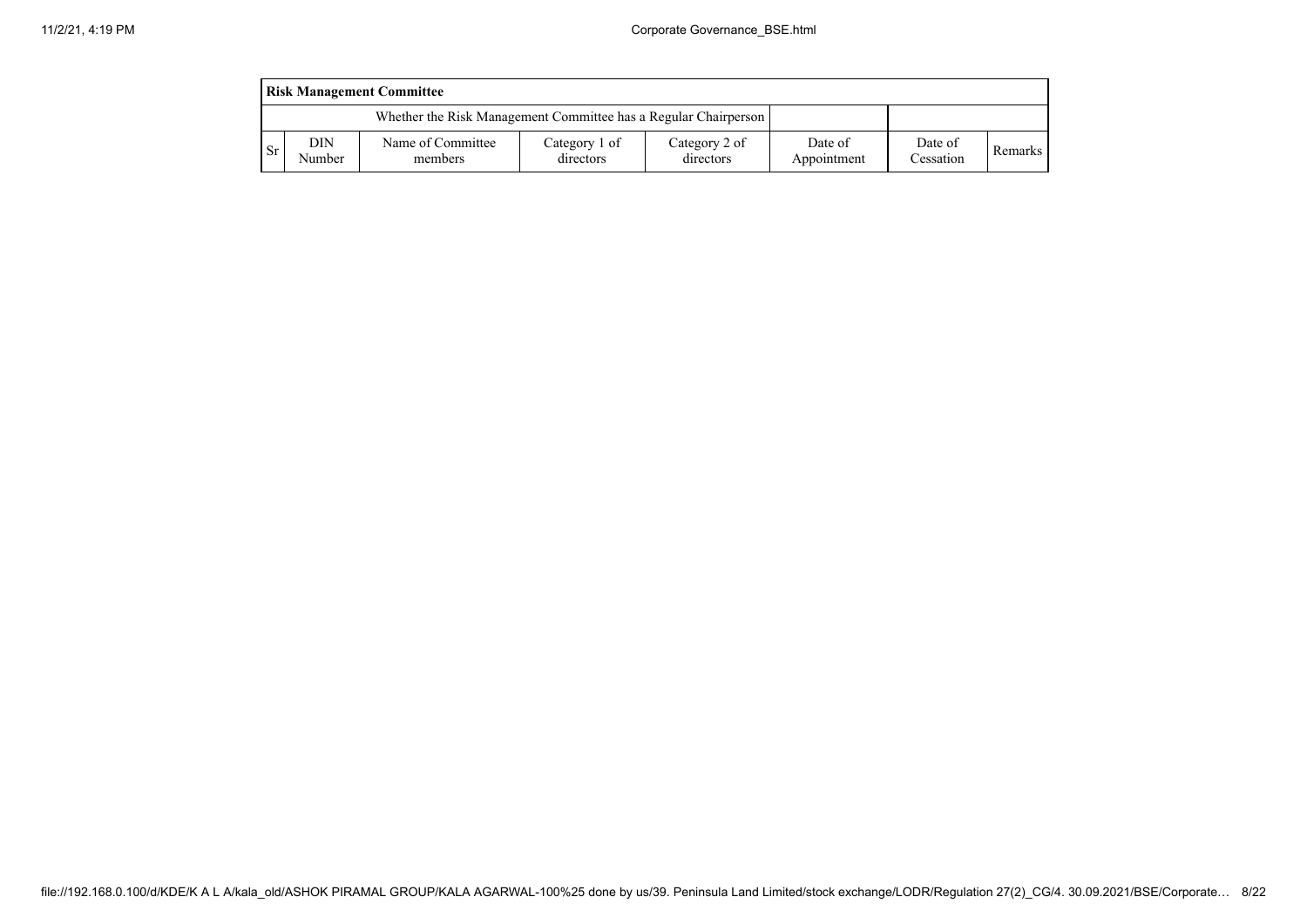|                | <b>Corporate Social Responsibility Committee</b>                                                                                                                           |                             |                                             |             |                  |  |  |  |  |  |  |
|----------------|----------------------------------------------------------------------------------------------------------------------------------------------------------------------------|-----------------------------|---------------------------------------------|-------------|------------------|--|--|--|--|--|--|
|                | Whether the Corporate Social Responsibility Committee has a Regular Chairperson   Yes                                                                                      |                             |                                             |             |                  |  |  |  |  |  |  |
| Sr             | Name of Committee<br><b>DIN</b><br>Date of<br>Date of<br>Category 2 of<br>Category 1 of directors<br>Remarks<br>directors<br>Appointment<br>Number<br>Cessation<br>members |                             |                                             |             |                  |  |  |  |  |  |  |
|                |                                                                                                                                                                            | 00044954 Urvi A. Piramal    | Non-Executive - Non<br>Independent Director | Chairperson | $11 - 11 - 2013$ |  |  |  |  |  |  |
| $\overline{2}$ | 00044983                                                                                                                                                                   | Rajeev A. Piramal           | <b>Executive Director</b>                   | Member      | $11 - 11 - 2013$ |  |  |  |  |  |  |
| 3              |                                                                                                                                                                            | 02017830   Deepak Summanwar | Non-Executive - Independent<br>Director     | Member      | 10-05-2019       |  |  |  |  |  |  |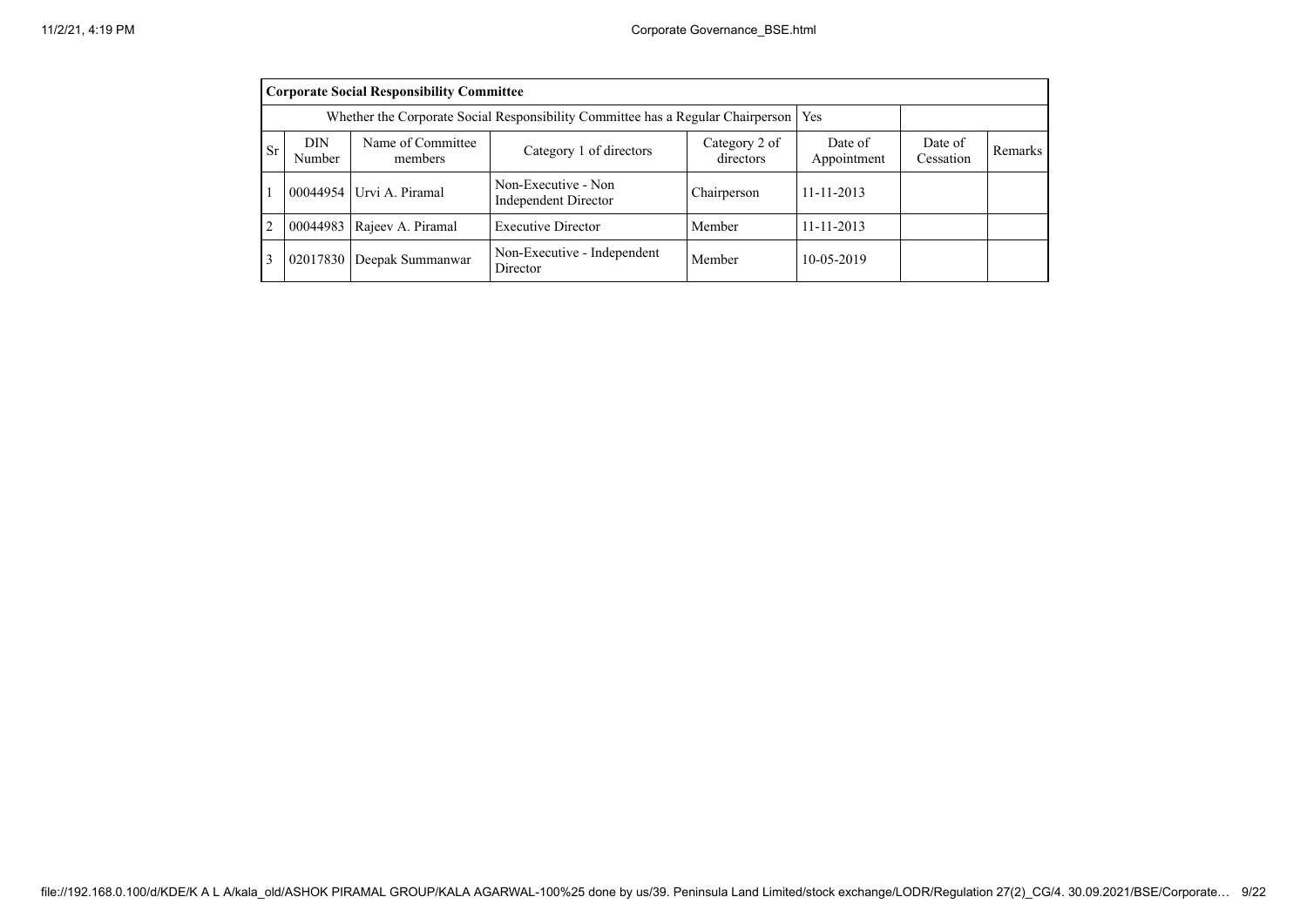| <b>Other Committee</b> |                                                                                                                                     |  |  |
|------------------------|-------------------------------------------------------------------------------------------------------------------------------------|--|--|
|                        | Sr   DIN Number   Name of Committee members   Name of other committee   Category 1 of directors   Category 2 of directors   Remarks |  |  |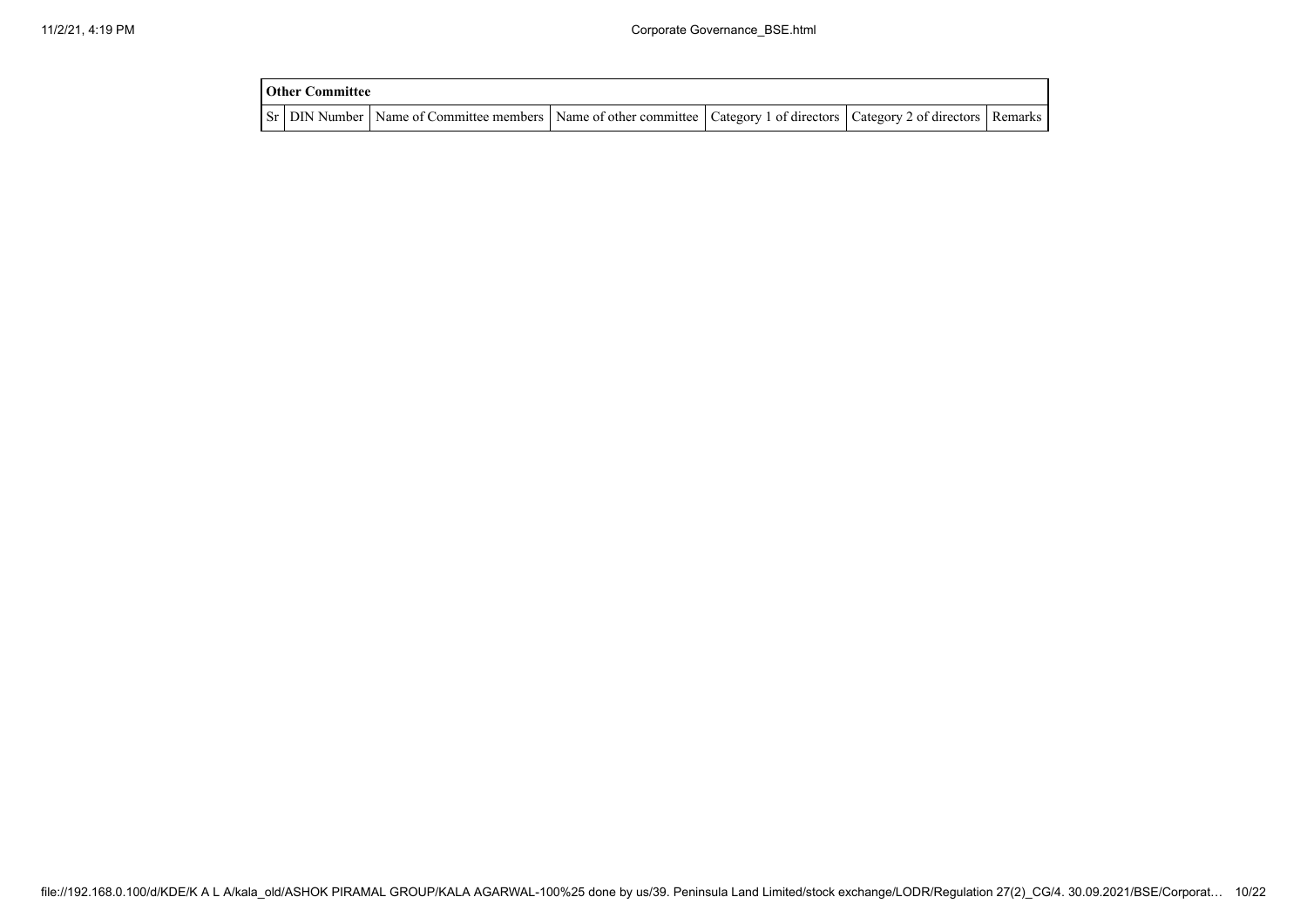|                | <b>Annexure 1</b>                                                   |                                                               |                                                                      |                                       |                                                     |                                                                      |                                                                        |  |  |  |  |  |
|----------------|---------------------------------------------------------------------|---------------------------------------------------------------|----------------------------------------------------------------------|---------------------------------------|-----------------------------------------------------|----------------------------------------------------------------------|------------------------------------------------------------------------|--|--|--|--|--|
|                | <b>Annexure 1</b>                                                   |                                                               |                                                                      |                                       |                                                     |                                                                      |                                                                        |  |  |  |  |  |
|                | <b>III. Meeting of Board of Directors</b>                           |                                                               |                                                                      |                                       |                                                     |                                                                      |                                                                        |  |  |  |  |  |
|                | Disclosure of notes on meeting of board<br>of directors explanatory |                                                               |                                                                      |                                       |                                                     |                                                                      |                                                                        |  |  |  |  |  |
| Sr             | $Date(s)$ of<br>meeting (if any)<br>in the previous<br>quarter      | $Date(s)$ of<br>meeting (if any)<br>in the current<br>quarter | Maximum gap<br>between any two<br>consecutive (in<br>number of days) | Notes for<br>not<br>providing<br>Date | Whether<br>requirement of<br>Quorum met<br>(Yes/No) | Number of Directors<br>present* (other than<br>Independent Director) | No. of<br>Independent<br><b>Directors</b><br>attending the<br>meeting* |  |  |  |  |  |
|                | 22-06-2021                                                          |                                                               |                                                                      |                                       | Yes                                                 | 8                                                                    | 4                                                                      |  |  |  |  |  |
| $\overline{2}$ |                                                                     | 14-08-2021                                                    | 52                                                                   |                                       | Yes                                                 | 8                                                                    | 4                                                                      |  |  |  |  |  |
| 3              |                                                                     | 09-09-2021                                                    | 25                                                                   |                                       | Yes                                                 | 8                                                                    | 4                                                                      |  |  |  |  |  |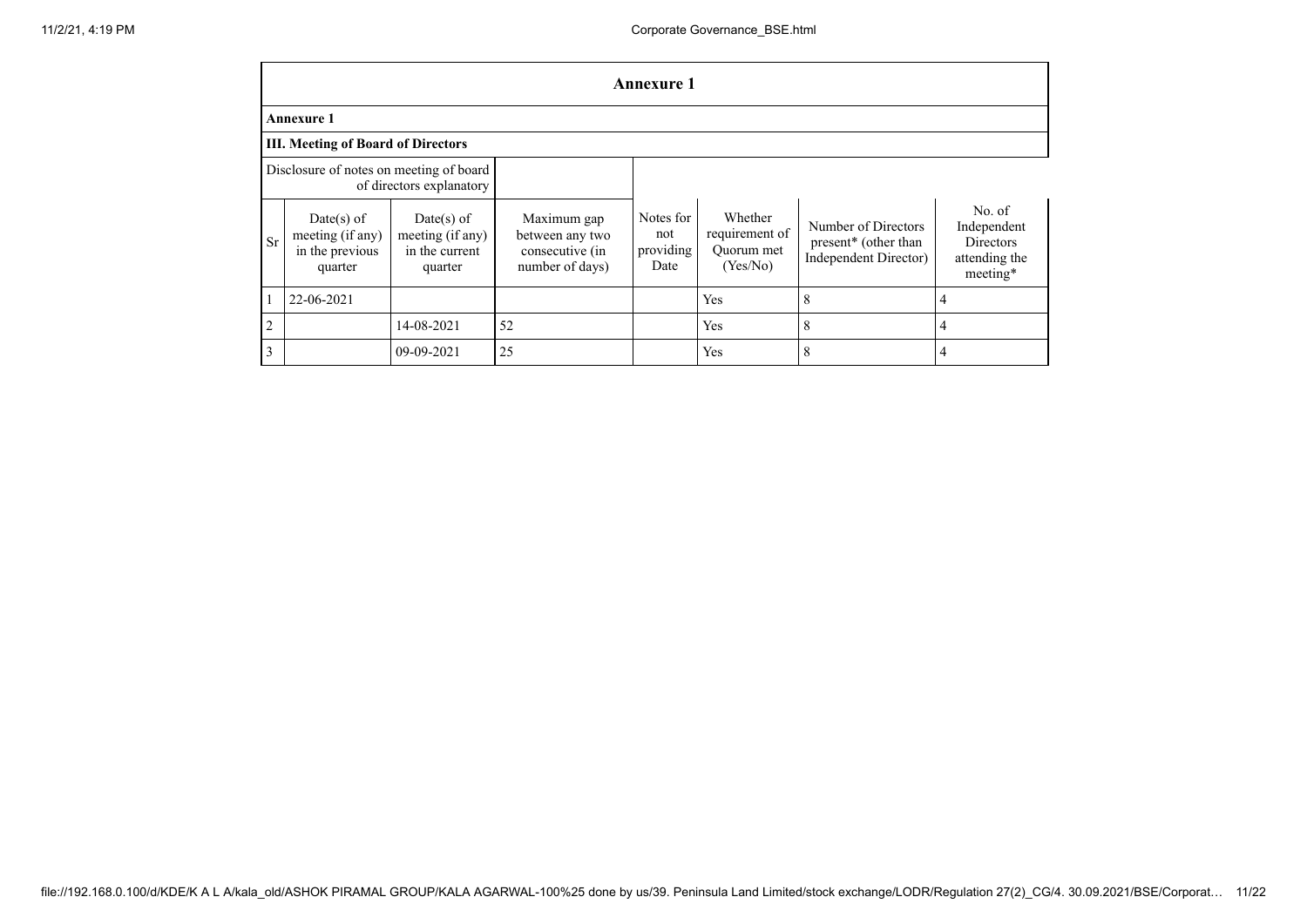|                | <b>Annexure 1</b>                                        |                                                                                                          |                                                                      |                               |                                       |                                                        |                                                                                      |                                                                        |
|----------------|----------------------------------------------------------|----------------------------------------------------------------------------------------------------------|----------------------------------------------------------------------|-------------------------------|---------------------------------------|--------------------------------------------------------|--------------------------------------------------------------------------------------|------------------------------------------------------------------------|
|                | <b>IV. Meeting of Committees</b>                         |                                                                                                          |                                                                      |                               |                                       |                                                        |                                                                                      |                                                                        |
|                | Disclosure of notes on meeting of committees explanatory |                                                                                                          |                                                                      |                               |                                       |                                                        |                                                                                      |                                                                        |
| Sr             | Name of<br>Committee                                     | Date(s) of meeting (Enter<br>dates of Previous quarter<br>and Current quarter in<br>chronological order) | Maximum gap<br>between any two<br>consecutive (in<br>number of days) | Name of<br>other<br>committee | Reson for<br>not<br>providing<br>date | Whether<br>requirement<br>of Quorum<br>met<br>(Yes/No) | Number of<br><b>Directors</b><br>present* (other<br>than<br>Independent<br>Director) | No. of<br>Independent<br><b>Directors</b><br>attending the<br>meeting* |
| 1              | Audit<br>Committee                                       | 22-06-2021                                                                                               |                                                                      |                               |                                       | Yes                                                    | $\overline{\mathbf{3}}$                                                              | 2                                                                      |
| $\overline{c}$ | Audit<br>Committee                                       | 14-08-2021                                                                                               | 52                                                                   |                               |                                       | Yes                                                    | 3                                                                                    | 2                                                                      |
| $\overline{3}$ | Nomination<br>and<br>remuneration<br>committee           | 22-06-2021                                                                                               |                                                                      |                               |                                       | Yes                                                    | 3                                                                                    | 2                                                                      |
| $\overline{4}$ | Nomination<br>and<br>remuneration<br>committee           | 09-09-2021                                                                                               |                                                                      |                               |                                       | Yes                                                    | 3                                                                                    | 2                                                                      |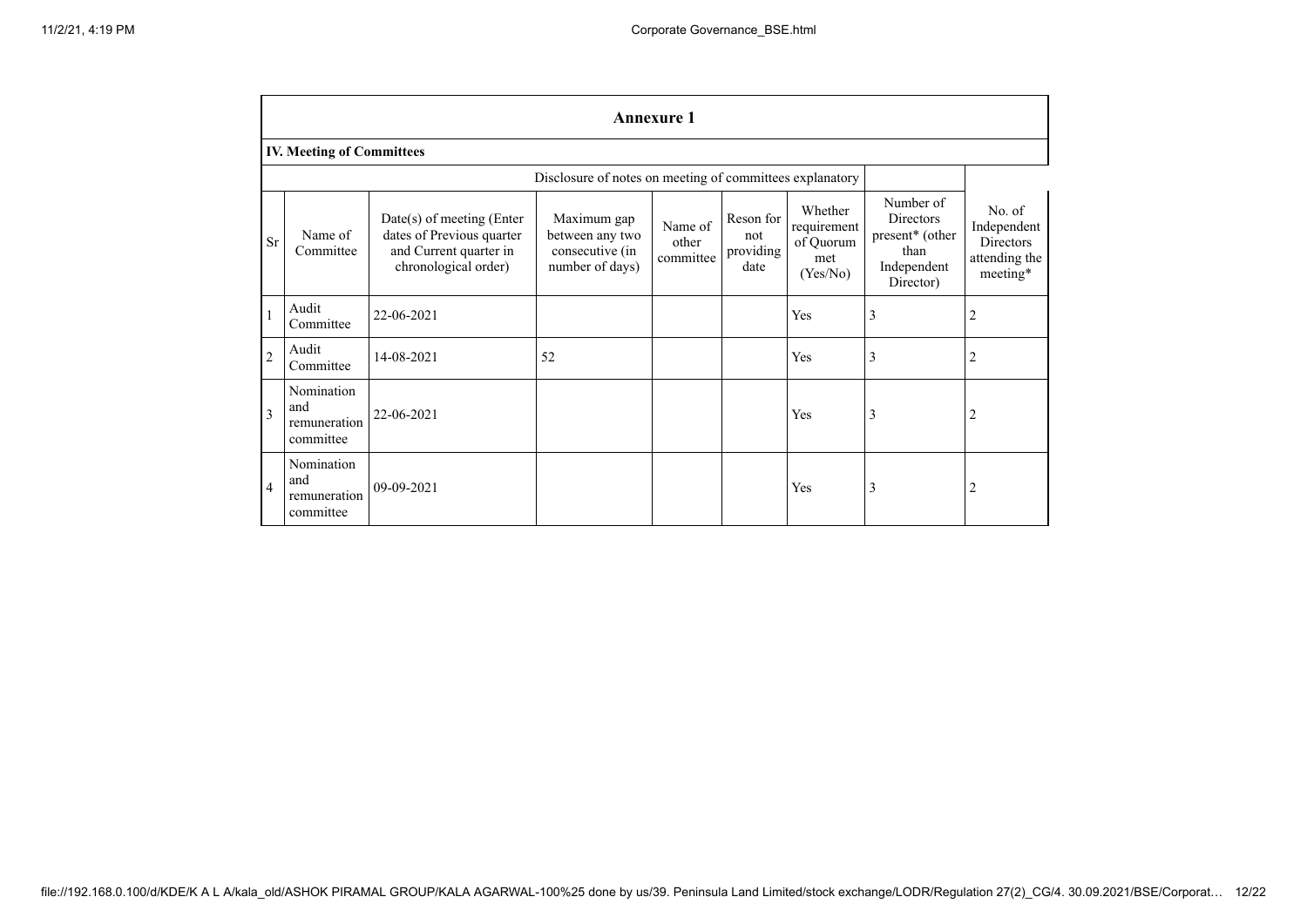|   | Annexure 1                                                                                                |                                  |                                                                    |  |  |
|---|-----------------------------------------------------------------------------------------------------------|----------------------------------|--------------------------------------------------------------------|--|--|
|   | V. Related Party Transactions                                                                             |                                  |                                                                    |  |  |
|   | Subject                                                                                                   | Compliance status<br>(Yes/No/NA) | If status is "No" details of non-<br>compliance may be given here. |  |  |
|   | Whether prior approval of audit committee obtained                                                        | Yes                              |                                                                    |  |  |
| 2 | Whether shareholder approval obtained for material RPT                                                    | NA                               |                                                                    |  |  |
| 3 | Whether details of RPT entered into pursuant to omnibus approval<br>have been reviewed by Audit Committee | Yes                              |                                                                    |  |  |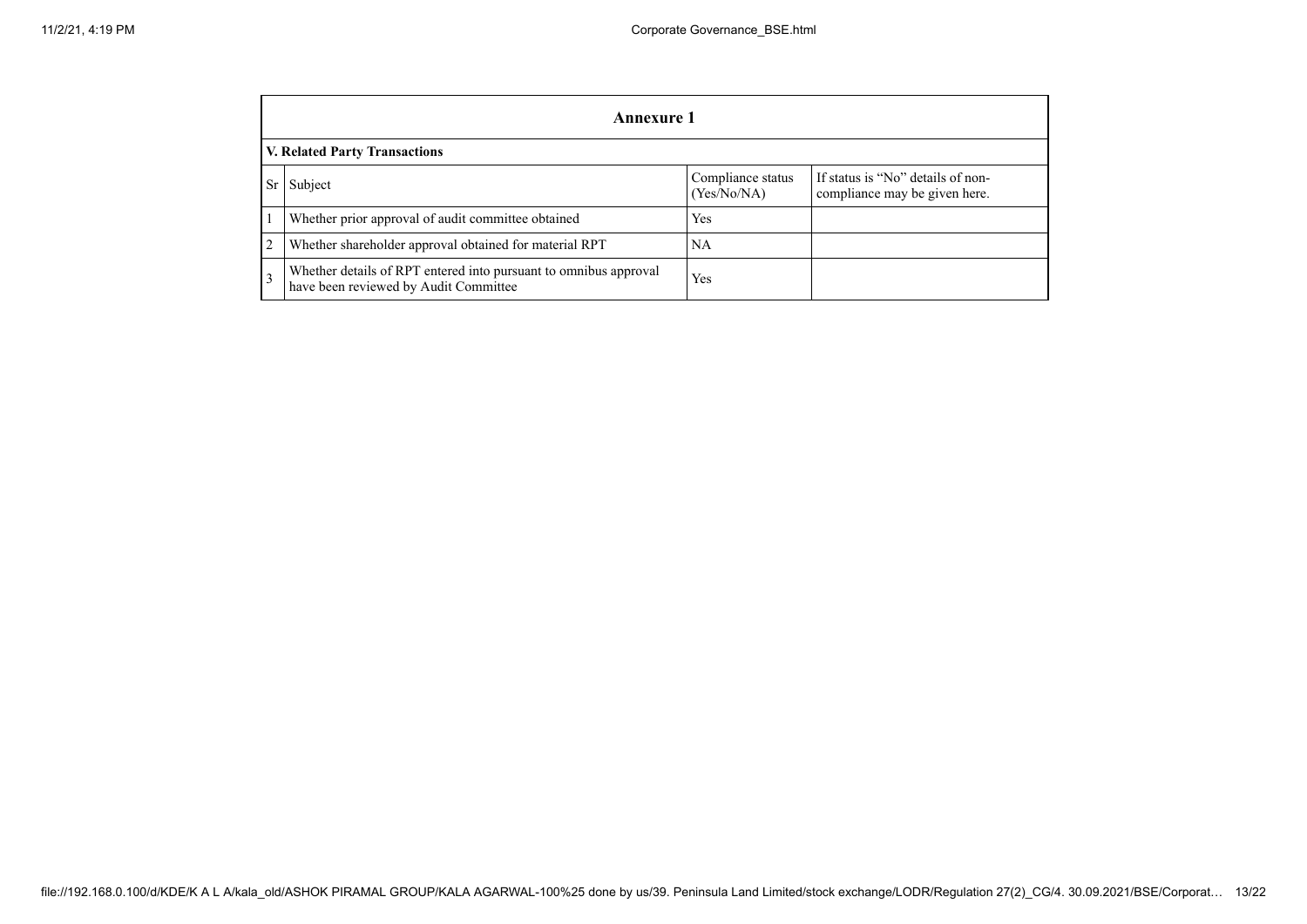|                          | Annexure 1                                                                                                                                                                                                      |                               |  |  |  |
|--------------------------|-----------------------------------------------------------------------------------------------------------------------------------------------------------------------------------------------------------------|-------------------------------|--|--|--|
|                          | <b>VI.</b> Affirmations                                                                                                                                                                                         |                               |  |  |  |
|                          | Sr Subject                                                                                                                                                                                                      | Compliance<br>status (Yes/No) |  |  |  |
|                          | The composition of Board of Directors is in terms of SEBI (Listing obligations and disclosure requirements)<br>Regulations, 2015                                                                                | Yes                           |  |  |  |
| $\overline{c}$           | The composition of the following committees is in terms of SEBI(Listing obligations and disclosure requirements)<br>Regulations, 2015 a. Audit Committee                                                        | Yes                           |  |  |  |
| 3                        | The composition of the following committees is in terms of SEBI(Listing obligations and disclosure requirements)<br>Regulations, 2015. b. Nomination & remuneration committee                                   | Yes                           |  |  |  |
| $\overline{4}$           | The composition of the following committees is in terms of SEBI(Listing obligations and disclosure requirements)<br>Regulations, 2015. c. Stakeholders relationship committee                                   | Yes                           |  |  |  |
| $\overline{\phantom{0}}$ | The composition of the following committees is in terms of SEBI(Listing obligations and disclosure requirements)<br>Regulations, 2015. d. Risk management committee (applicable to the top 500 listed entities) | NA                            |  |  |  |
| 6                        | The committee members have been made aware of their powers, role and responsibilities as specified in SEBI<br>(Listing obligations and disclosure requirements) Regulations, 2015.                              | Yes                           |  |  |  |
| $\overline{7}$           | The meetings of the board of directors and the above committees have been conducted in the manner as specified in<br>SEBI (Listing obligations and disclosure requirements) Regulations, 2015.                  | Yes                           |  |  |  |
| 8                        | This report and/or the report submitted in the previous quarter has been placed before Board of Directors.                                                                                                      | Yes                           |  |  |  |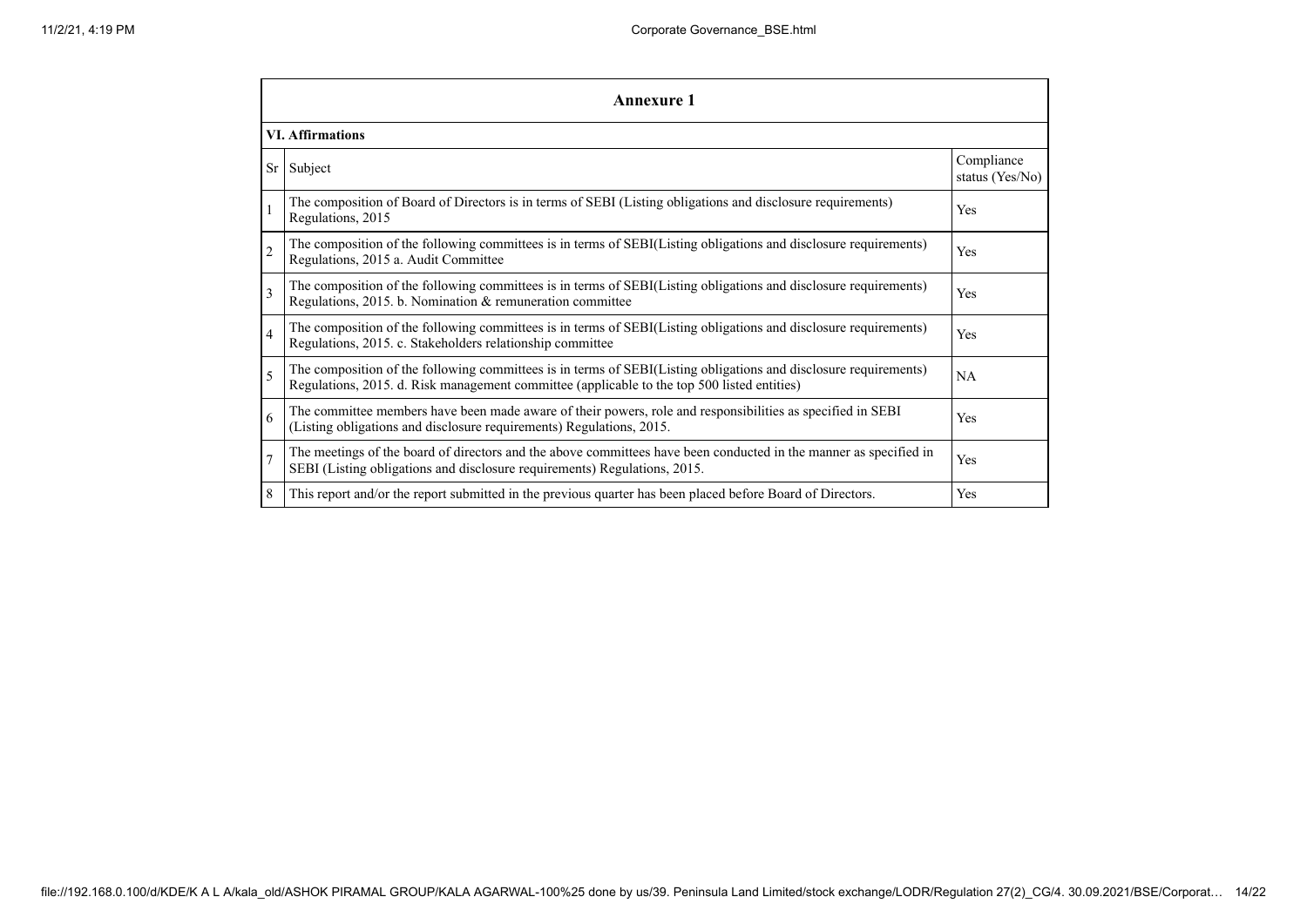|     | <b>Annexure 1</b> |                                          |  |  |
|-----|-------------------|------------------------------------------|--|--|
| -Sr | Subject           | Compliance status                        |  |  |
|     | Name of signatory | Sonal Rathod                             |  |  |
|     | Designation       | Company Secretary and Compliance Officer |  |  |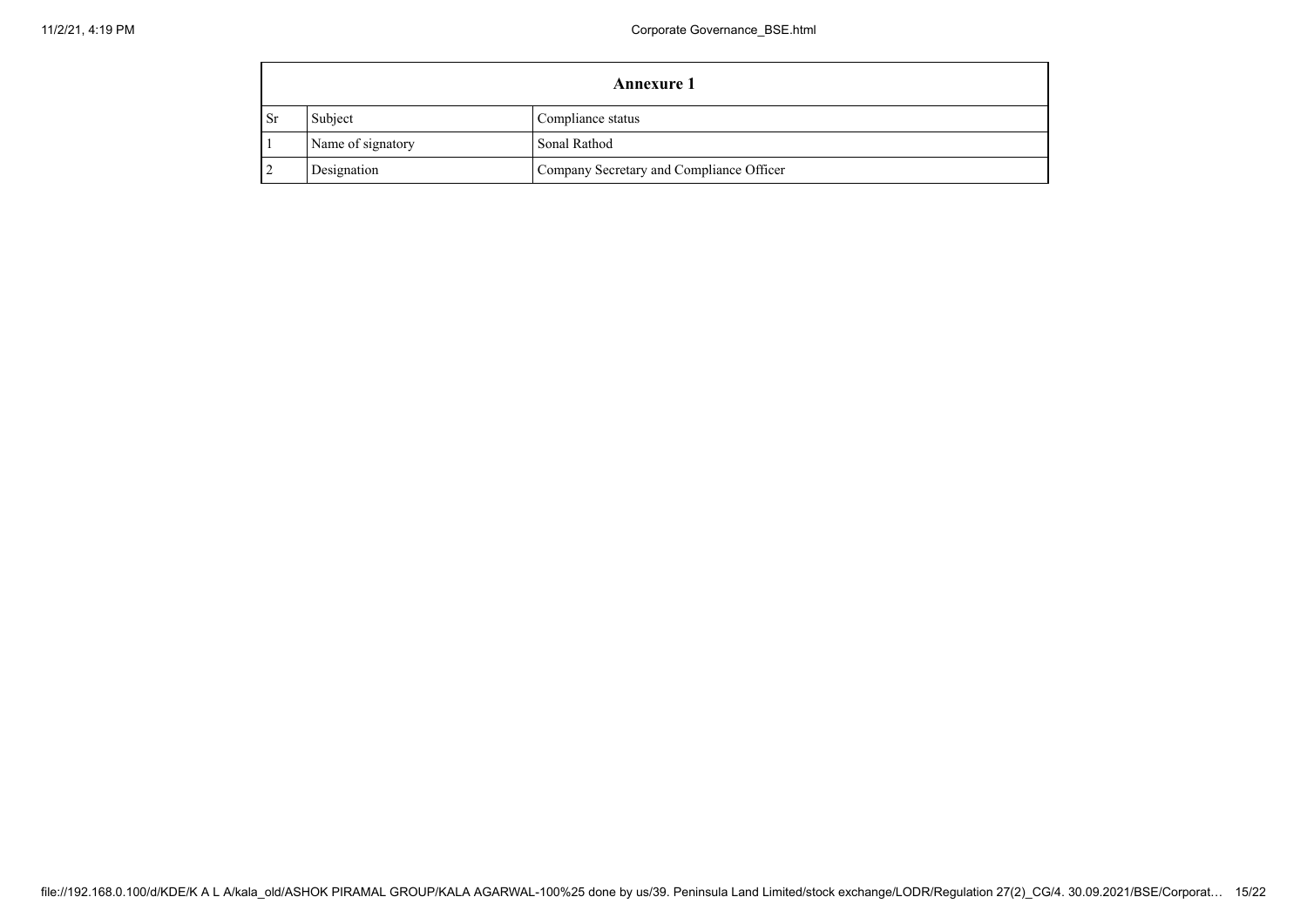|                | <b>Annexure III</b>                                                                                                                                                                  |                                              |                                     |                                                                      |  |  |
|----------------|--------------------------------------------------------------------------------------------------------------------------------------------------------------------------------------|----------------------------------------------|-------------------------------------|----------------------------------------------------------------------|--|--|
|                | <b>III.</b> Affirmations                                                                                                                                                             |                                              |                                     |                                                                      |  |  |
| Sr             | Particulars                                                                                                                                                                          | Regulation<br>Number                         | Compliance<br>status<br>(Yes/No/NA) | If status is "No" details of<br>non-compliance may be<br>given here. |  |  |
|                | Copy of the annual report including balance sheet, profit and loss account,<br>directors report, corporate governance report, business responsibility<br>report displayed on website | 46(2)                                        | Yes                                 |                                                                      |  |  |
| $\overline{2}$ | Presence of Chairperson of Audit Committee at the Annual General<br>Meeting                                                                                                          | 18(1)(d)                                     | Yes                                 |                                                                      |  |  |
| $\mathbf{3}$   | Presence of Chairperson of the nomination and remuneration committee at<br>the annual general meeting                                                                                | 19(3)                                        | Yes                                 |                                                                      |  |  |
| $\overline{4}$ | Presence of Chairperson of the Stakeholder Relationship committee at the<br>annual general meeting                                                                                   | 20(3)                                        | Yes                                 |                                                                      |  |  |
| 5              | Whether "Corporate Governance Report" disclosed in Annual Report                                                                                                                     | $34(3)$ read with<br>para C of<br>Schedule V | Yes                                 |                                                                      |  |  |
|                | Textual Information(1)<br>Any other information to be provided                                                                                                                       |                                              |                                     |                                                                      |  |  |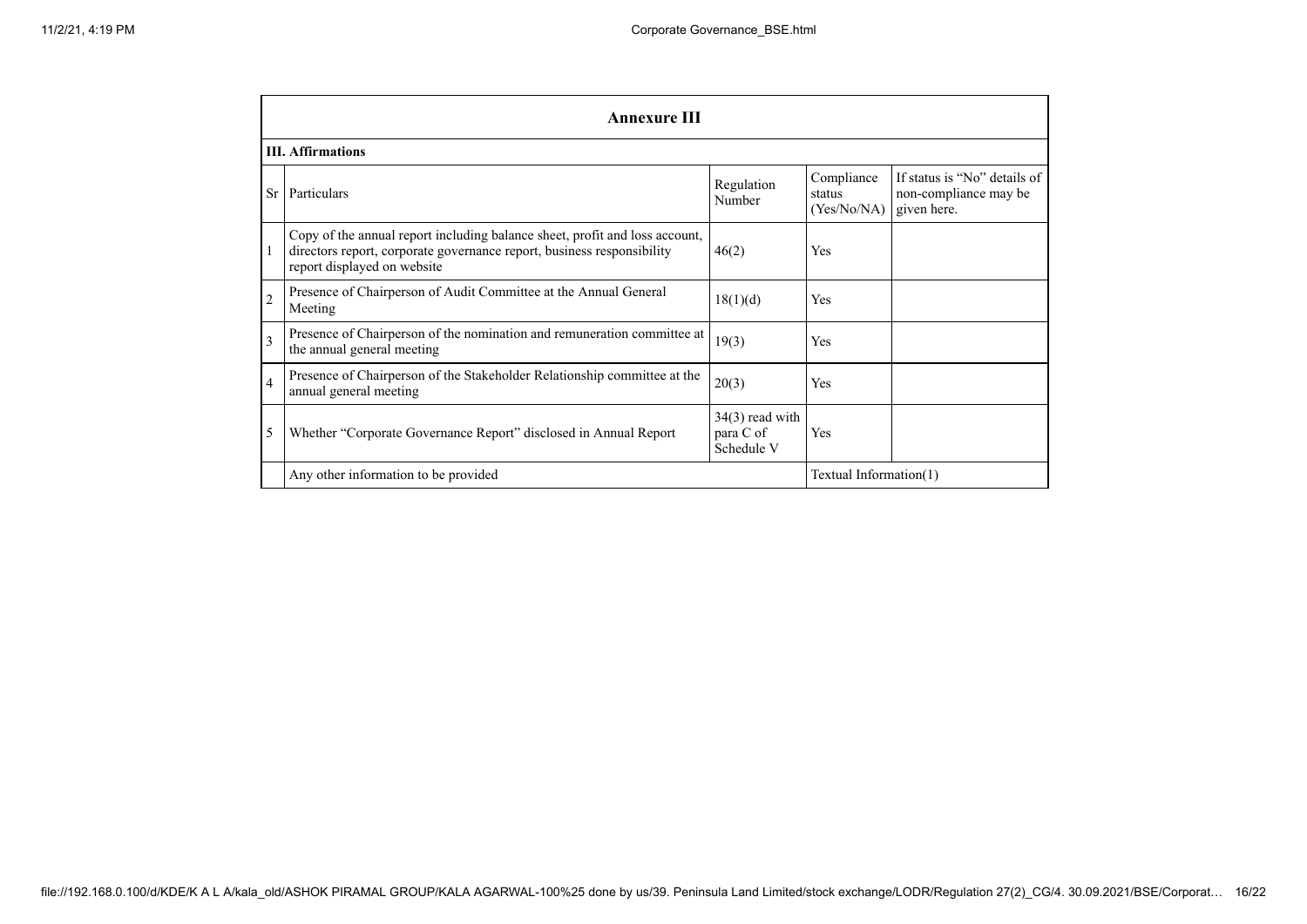|                        | <b>Text Block</b>                                                                                                                                                                                                                                                             |
|------------------------|-------------------------------------------------------------------------------------------------------------------------------------------------------------------------------------------------------------------------------------------------------------------------------|
| Textual Information(1) | Business Responsibility Report under Regulation 34 (2) (f) of Securities and Exchange Board of India<br>(Listing Obligations and Disclosure Requirements) Regulations, 2015 is not applicable to the Company,<br>other content mentioned herein are displayed on the website. |
|                        |                                                                                                                                                                                                                                                                               |
|                        |                                                                                                                                                                                                                                                                               |
|                        |                                                                                                                                                                                                                                                                               |
|                        |                                                                                                                                                                                                                                                                               |
|                        |                                                                                                                                                                                                                                                                               |
|                        |                                                                                                                                                                                                                                                                               |
|                        |                                                                                                                                                                                                                                                                               |
|                        |                                                                                                                                                                                                                                                                               |
|                        |                                                                                                                                                                                                                                                                               |
|                        |                                                                                                                                                                                                                                                                               |
|                        |                                                                                                                                                                                                                                                                               |
|                        |                                                                                                                                                                                                                                                                               |
|                        |                                                                                                                                                                                                                                                                               |
|                        |                                                                                                                                                                                                                                                                               |
|                        |                                                                                                                                                                                                                                                                               |
|                        |                                                                                                                                                                                                                                                                               |
|                        |                                                                                                                                                                                                                                                                               |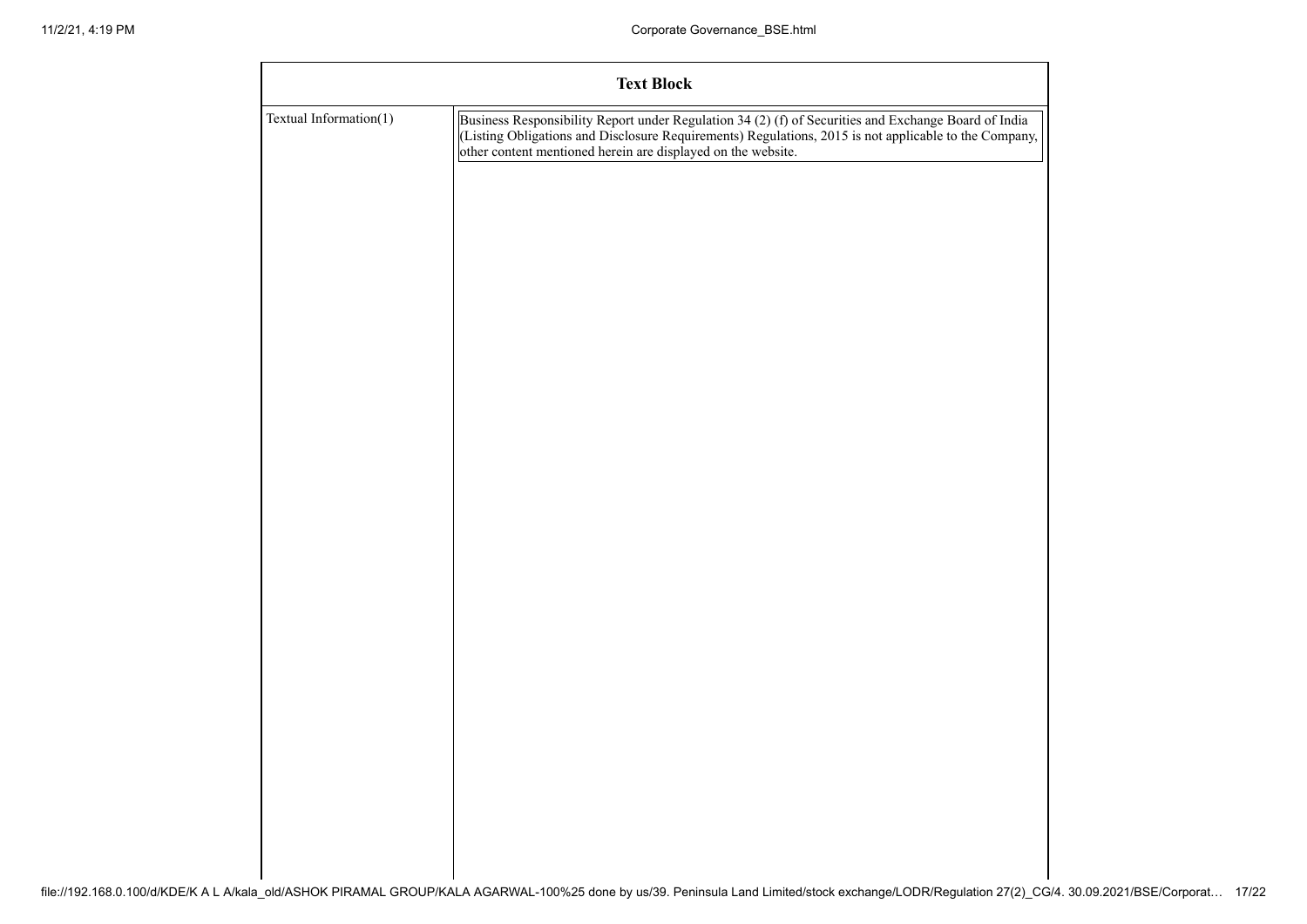| Annexure III      |                                          |  |  |
|-------------------|------------------------------------------|--|--|
| Name of signatory | Sonal Rathod                             |  |  |
| Designation       | Company Secretary and Compliance Officer |  |  |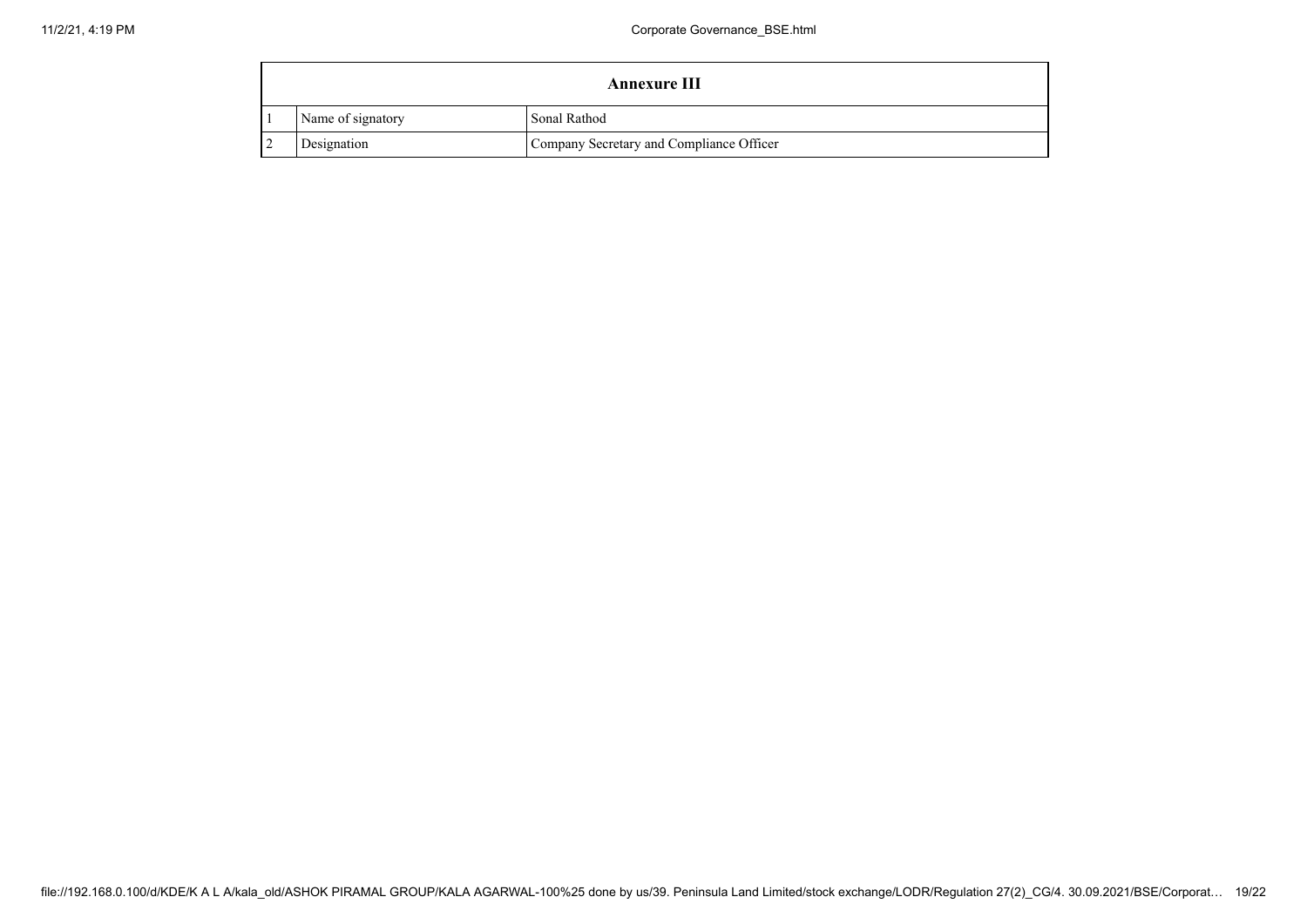| <b>Additional Half yearly Disclosure</b> |                        |  |  |  |
|------------------------------------------|------------------------|--|--|--|
| Applicability of disclosure              | Not Applicable         |  |  |  |
| Reason for Non Applicability             | Textual Information(1) |  |  |  |